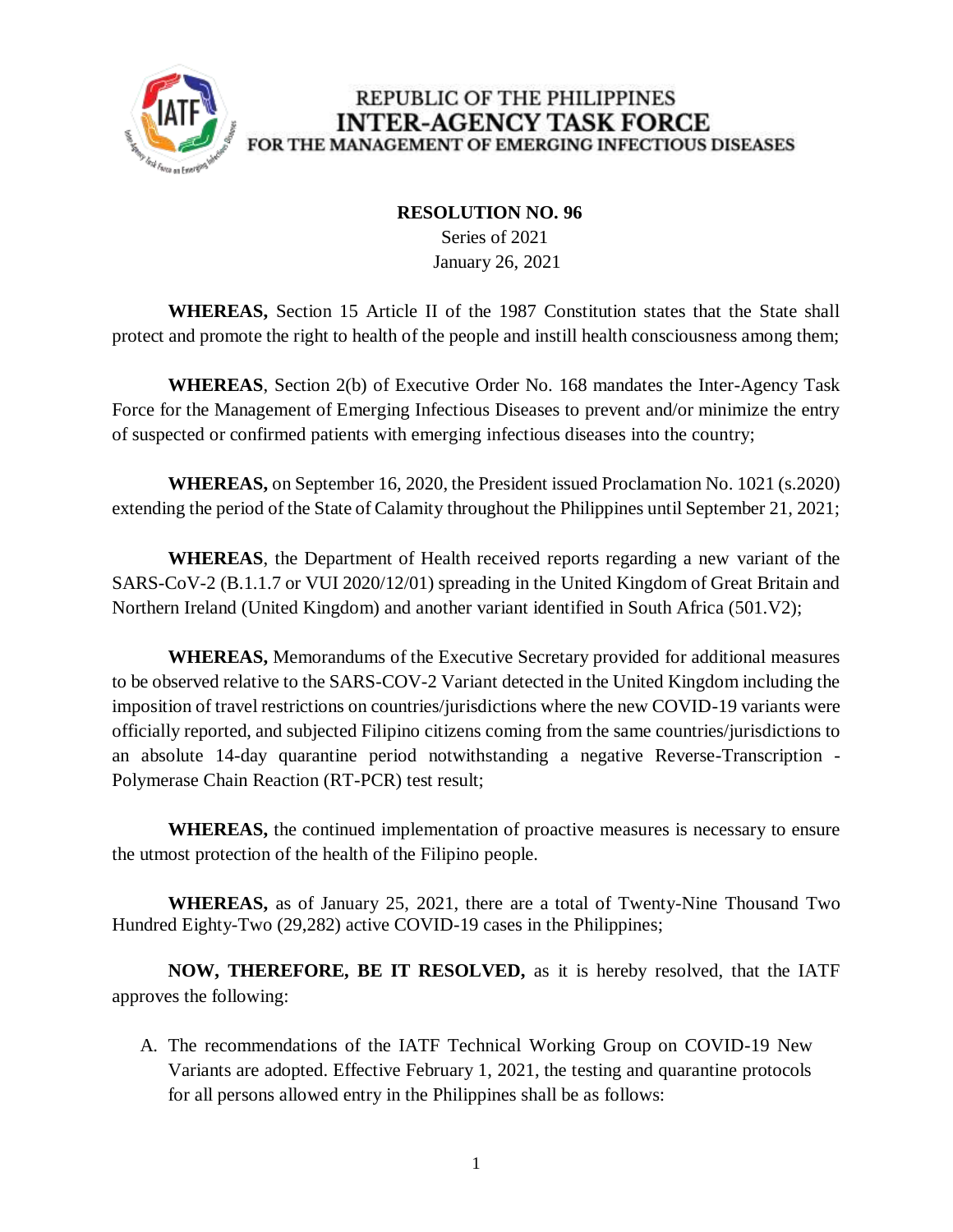

- 1. Arriving passengers, regardless of origin, shall be required to undergo facility-based quarantine upon arrival;
- 2. Unless the passenger exhibits symptoms at an earlier date while on quarantine, Reverse Transcription Polymerase Chain Reaction (RT-PCR) test shall be conducted on the fifth day from date of arrival in the Philippines;
- 3. If the RT-PCR test yields a negative result, the passenger shall be endorsed to their local government units of destination who shall then coordinate transfer of said passenger from quarantine facility to the LGU and strictly monitor the remainder of the fourteen-day quarantine through their respective Barangay Health Emergency Response Teams; and
- 4. In all of the foregoing, appropriate patient management as outlined in the Philippine Society for Microbiology and Infectious Diseases guidelines and the Department of Health Omnibus Interim Guidelines on Prevention, Detection, Isolation, Treatment and Reintegration Strategies for COVID-19 shall still be observed.

All other testing and quarantine protocols not inconsistent hereto, including the exemptions therefrom, shall continue to be in force and effect.

- B. In compliance with the directive of the President, the relaxation of age-based restrictions in areas under Modified General Community Quarantine effective on February 1, 2021, under IATF Resolution No. 95 issued on January 21, 2021, shall be postponed.
- C. The recommendations of the IATF Sub-Technical Working Group on Information and Communication Technology Solutions are adopted, the specifics of which are as follows:
	- 1. The Department of Information and Communications Technology shall be delegated with the authority to perform any and all actions, in accordance with law, necessary to procure the services of a qualified third-party service provider that will cater to all services pertaining to the design approval, IT project implementation, and service management of the Philippine COVID-19 Vaccine Information Management System (VIMS) to ensure accurate, timely, and efficient distribution and administration of the COVID-19 vaccines.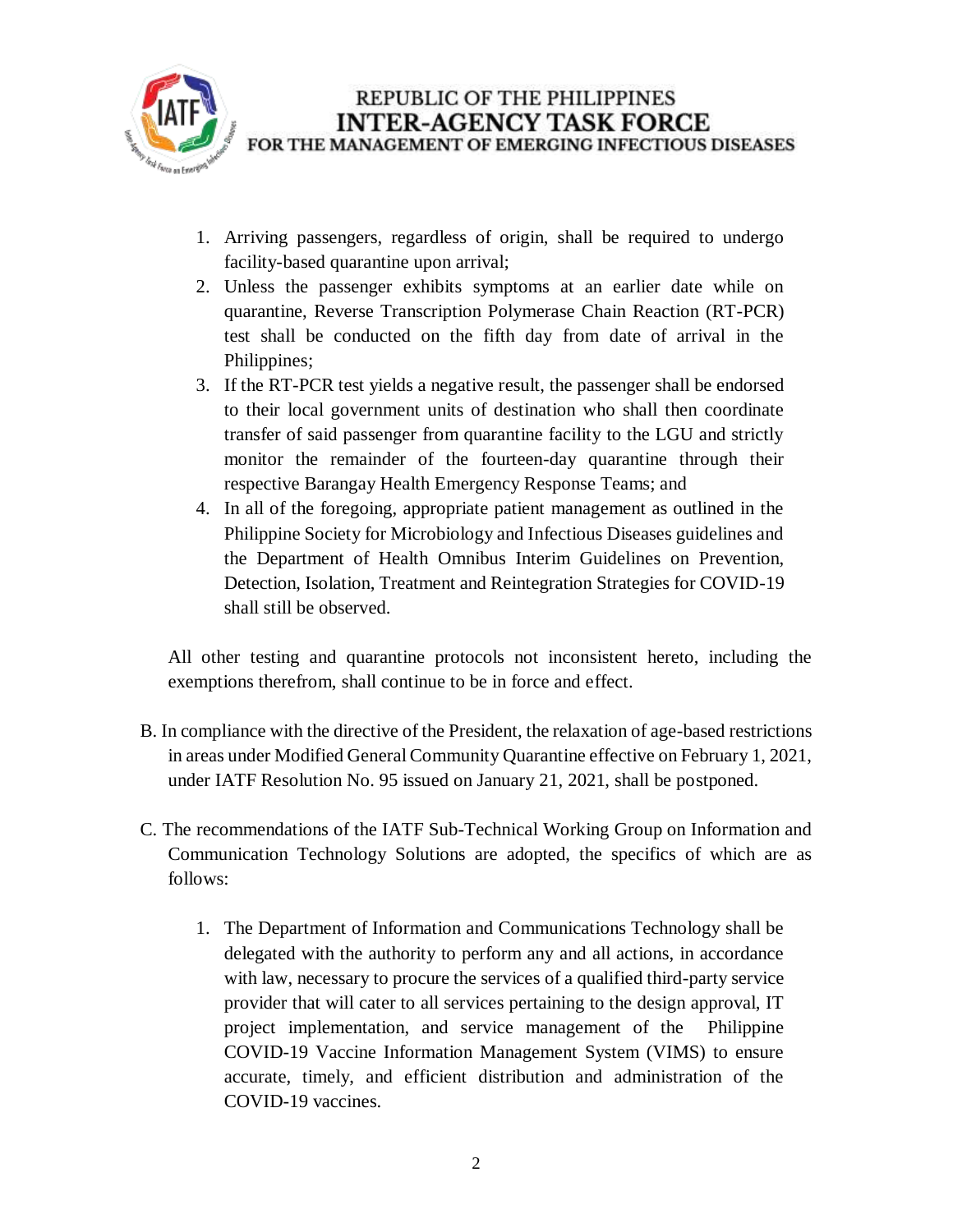

## REPUBLIC OF THE PHILIPPINES **INTER-AGENCY TASK FORCE** FOR THE MANAGEMENT OF EMERGING INFECTIOUS DISEASES

- 2. The Department of Information and Communications Technology shall be authorized to formulate the standards to determine whether or not a thirdparty service provider is qualified to undertake the required services required in the VIMS; and
- 3. The Philippine COVID-19 VIMS shall be the key process automation and data capture, storage, processing, and analytics system for the immunization administration and supply chain management of the COVID-19 vaccines and its administration to the identified stakeholders, and will have the following functions:
	- a. Citizen Vaccination Capture and Automation;
	- b. Provider Management and Automation;
	- c. Supply Chain Management; and
	- d. VIMS Dashboarding, Reporting, and Analytics.

**RESOLVED FURTHER,** that the Chairperson and the Co-Chairperson shall be duly authorized to sign this Resolution for and on behalf of the Inter-Agency Task Force.

**APPROVED** this 26th of January 2021 via videoconference.

**FRANCISCO T. DUQUE III**

Secretary, Department of Health IATF Chairperson

**KARLO ALEXEI B. NOGRALES** Secretary, Office of the Cabinet Secretary IATF Co-Chairperson